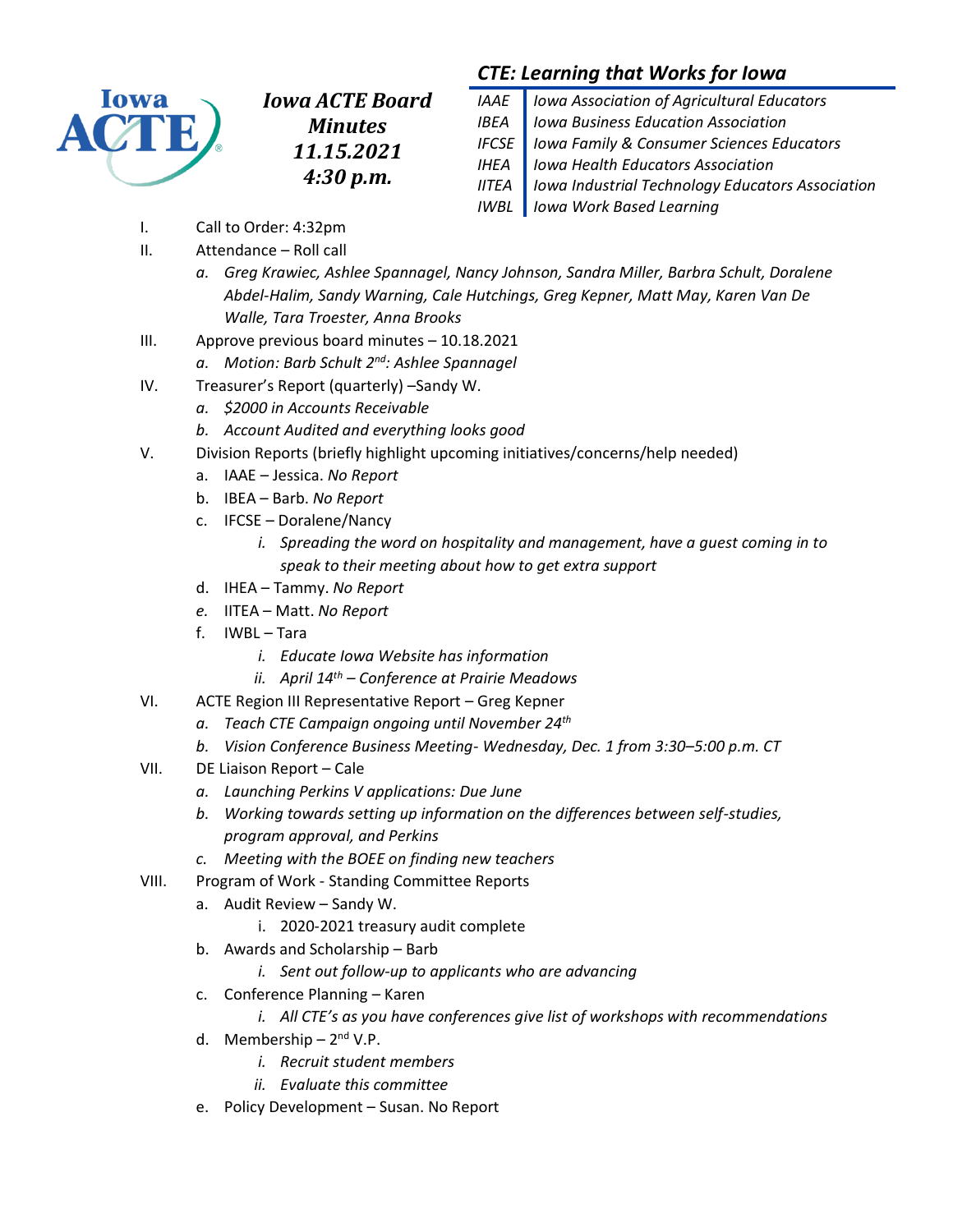- f. Communications Susan. No Report
- g. Nominating Susan. No Report
- IX. Ad Hoc Committee Reports
	- a. By-laws Greg Krawiec
		- i. *Voting delegates need to approve*
- X. Ex-officio reports
	- a. Executive Director (sent to board) Sandy Miller
		- *i. See attached copy. Pages 3- 4*
- XI. Unfinished Business (Program of Work)
	- a. Presidential Scholar Nominations
		- i. Sandy M tabulated and advanced top five nominees to Dennis Harden/Ann Lebo
		- b. Region III Conference 2022
			- i. Planning continues and will gear up in the next months
			- ii. Call for proposals will come out soon
			- iii. Keep marketing it in your CTE circles
			- iv. Registration Fee \$225 by May 15.
		- c. CTE Day at the Capitol:
			- i. Tuesday Feb 8, all are welcome, let's fill the rotunda
			- ii. Registration(free) to follow in Nov/Dec
			- iii. Governor Reynolds will be asked to sign Feb as CTE Month proclamation
		- d. ISCA and IASB Conferences
			- i. Going on this week. Sandy Miller will attend both with Iowa ACTE display
		- e. CareerTech VISION
			- i. Dec  $1 4$ , New Orleans

## XII. New Business

- a. Program of Work
	- i. Need to get 1 volunteer from each division for
		- 1. Awards and Scholarship Committee
		- *2. Need to get this done so we can get it up on our website*
		- *3. Awards: Nomination portal is open for 2022 Iowa ACTE awards*
	- ii. Ad hoc committees
		- 1. Unification Roll-out
		- 2. Exec Director review
- XIII. Other?
- XIV. Adjourn 5:31pm

Next Meetings:

- a. December No Meeting Happy Holidays!
- b. January 24
- c. February 21
- d. March 28
- e. April 18
- f. May 16
- g. June 20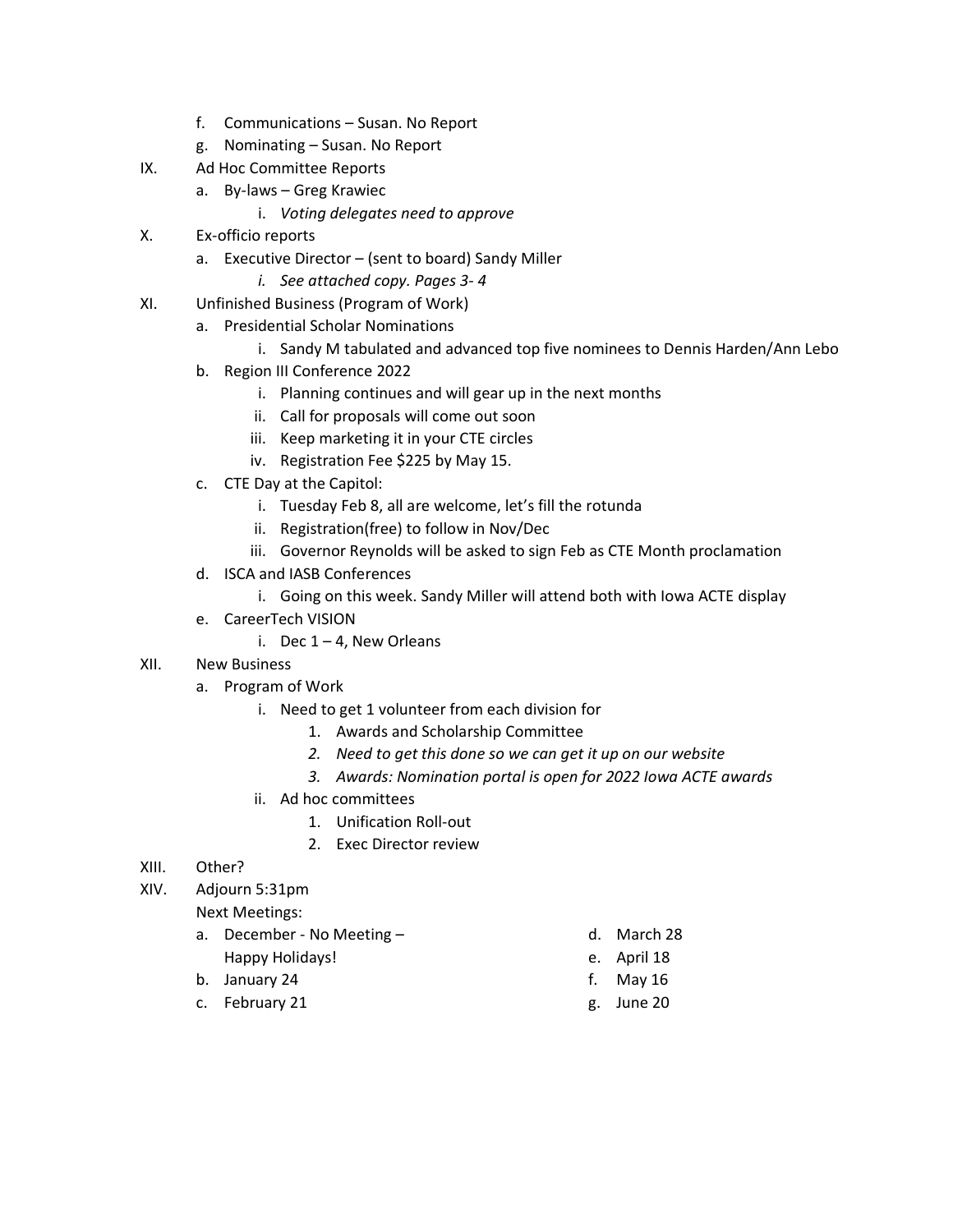

*Executive Director Report 11.15.2021*

# *CTE: Learning that Works for Iowa*

| IAAE   Iowa Association of Agricultural Educators        |
|----------------------------------------------------------|
| <b>IBEA</b>   Iowa Business Education Association        |
| <b>IFCSE</b>   Iowa Family & Consumer Sciences Educators |
| <b>IHEA</b>   Iowa Health Educators Association          |
| IITEA   Iowa Industrial Technology Educators Association |
| <b>IWBL</b> lowa Work Based Learning                     |

### Program of Work:

### Member Value and Engagement

Membership Report:

149 by October 18, 2021 +5 from ACTE in October

154 Total Professional Memberships Plus 3 student memberships

## IBEA, IITEA and IAAE membership information collected at division conferences is still needed for our membership files.

Annual Report to ACTE and Quality Association Standards (QAS) Award

Iowa is a recipient of the 2021 QAS award! This makes 9 years in a row!

Website updates:

- 2021-2022 Board of Directors contact information to include Ashlee and Cale.
- Proposed bylaws revisions are posted on website.
- Microburst Learning logo is posted on home page as agreed upon as a conference general session sponsor.

2<sup>nd</sup> Vice President Election:

• Ashlee Spannagel was elected by majority vote.

Bylaws Revisions

• Bylaws were edited with Unification verbiage, uploaded to website and sent to House of Delegates members along with a Google Form Ballot, Due by December 2 (20 days).

## Professional & Leadership Development

CareerTech VISION

- The hybrid conference is scheduled for December 1-4 with Board of Directors meeting November 29-30.
- Here is the link to register for the QAS & Membership Award Recognition, Monday, December 6 10:00 – 11:00 AM CST
	- -[https://acte.zoom.us/webinar/register/WN\\_pRMzopjaQ1OrAig4Mx9K2w](https://acte.zoom.us/webinar/register/WN_pRMzopjaQ1OrAig4Mx9K2w)
- Lisa Stange, Iowa, is running for ACTE President. Voting window is Dec 3 Jan 3.

NEDA (National Executive Directors Association)

• Will give NEDA Liaison Report to ACTE Board on Tuesday, Nov 30